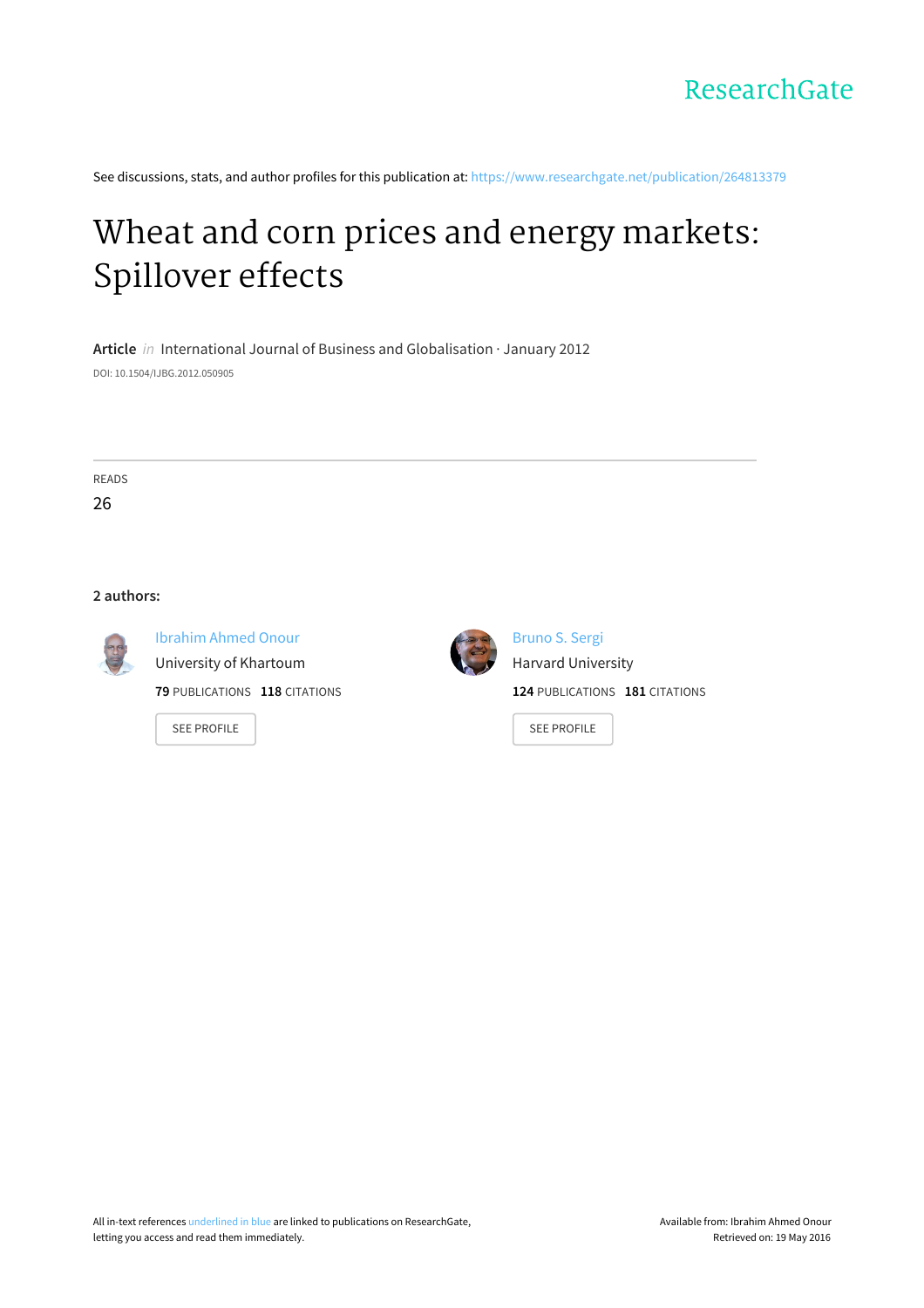# **Wheat and corn prices and energy markets: spillover effects**

Ibrahim A. Onour\*

Department of Business Administration, School of Management Studies, University of Khartoum, P.O. Box 321, Khartoum, Sudan E-mail: onour@uofk.edu \*Corresponding author

# Bruno S. Sergi

University of Messina, Via T. Cannizzaro, 278, I – 98122 Messina, Italy E-mail: bsergi@unime.it

**Abstract:** This paper investigates volatility spillover across crude oil market and wheat and corn markets. The corn commodity is taken here to assess the impact of change in demand for biofuel on wheat market. Results of multivariate GARCH model show evidence of corn price volatility transmission to wheat market. Our results indicate that while shocks (unexpected news) in crude oil market have significant impact on volatility in wheat and corn markets, the effect of crude oil price changes on wheat and corn prices is insignificant. The impulse response analysis also indicates shocks in oil markets have permanent effect on wheat and corn price changes. This reveals the influence of future crude oil markets on global food price volatility. Also indicated that fertilisers markets influenced by own-shocks and shocks in oil markets. Thus, shocks in crude oil markets have direct and indirect effects (via fertilisers markets) on food commodity markets.

**Keywords:** volatility; global food; impulse response.

**Reference** to this paper should be made as follows: Onour, I.A. and Sergi, B.S. (2012) 'Wheat and corn prices and energy markets: spillover effects', *Int. J. Business and Globalisation*, Vol. 9, No. 4, pp.372–382.

**Biographical notes:** Ibrahim A. Onour is a Professor of Quantitative Finance, at the School of Management Studies, University of Khartoum. He taught in a number of universities in Canada, Middle East, and Africa. He has published extensively in leading international journals in the areas of applied econometrics, mathematical finance, capital markets, and operation research. He has also published a number of software components.

Bruno S. Sergi is currently teaching international economics at the University of Messina. He is a Fellow of the Lab-Center for Competitiveness at Grenoble Ecole de Management and an economic expert for the European Trade Union Institute, Brussels. His primary research interest is the political economy of transition countries. The original article was written when he was a Visiting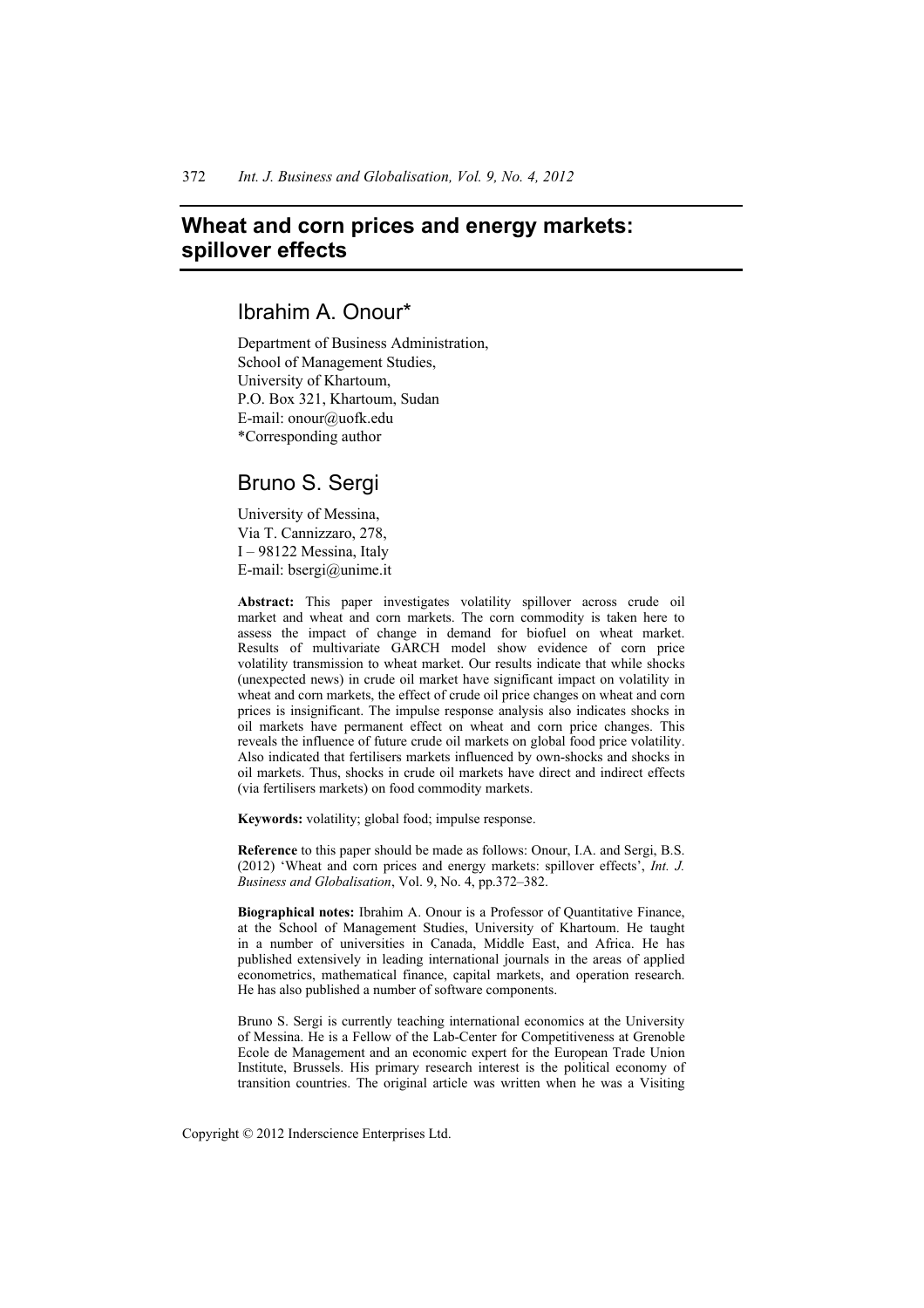Researcher at the European Trade Union Institute in Brussels and he also acknowledges technical and financial support from the University of Messina (PRA 2008-2009).

## **1 Introduction**

The sharp increase in global food commodity prices in recent years have raised concerns to governments in developing countries as increasing number of low income groups became vulnerable to high inflation rates. Increasing volatility in agriculture commodity prices creates uncertainty to farmers to meet the rising demand for agricultural food commodities, and to consumers to manage future spending plans.

Analysts attribute the rising volatility in food commodity prices to a number of factors, among them speculations in future commodity markets (FAO, 2008); crude oil price changes and its impact on bio-fuel commodity markets (Institute for Agriculture and Trade Policy, 2008); and to structural change in global demand for food items, caused by the rapid economic growth in countries like China and India (Frankel, 2008a). While substantial research efforts have been taking place for the past few years on food policy issues, the issue of energy markets volatility transmission to global food markets have received relatively little attention in empirical research<sup>1</sup>. It is widely believed that global food system is heavily dependent on energy prices, not only through transportation cost effect, but also energy as inputs in food production and packaging processes. It is also viewed that oil price hikes can influence food prices by shifting production from wheat and rice to produce corn and sugar cane for biofuel production. Another factor that may also exert an influence on global food price hikes is the increasing demand for food commodities by the fast growing economies, such as China, India, and Brazil. Whatever would be the prime cause behind the soaring food commodity prices, it is important to point out that investigation of volatility transmission between oil price and food prices can help capturing empirical regularities that characterise commodity markets. While the literature on volatility of food commodity markets in general is scarce, compared to the literature on financial asset markets, a number of authors (Onour and Sergi 2011; Du et al., 2009) investigated spillover effect of crude oil price on global food prices in bivariate analysis framework. However, it is clear that more robust analysis of volatility in food prices can be captured through multivariate approach that takes into account interdependence between food commodity markets.

This paper is motivated by the growing literature on multivariate GARCH models that characterise the pattern of information flows among asset markets.

The reminder of the paper is structured as follows. Section 2 highlights volatility transmissions of crude oil prices to global food commodity markets; Section 3 presents the theoretical framework; Section 4 includes descriptive statistic of the sample data used in the estimation process. Section 5 discusses the empirical results. The final section concludes the study.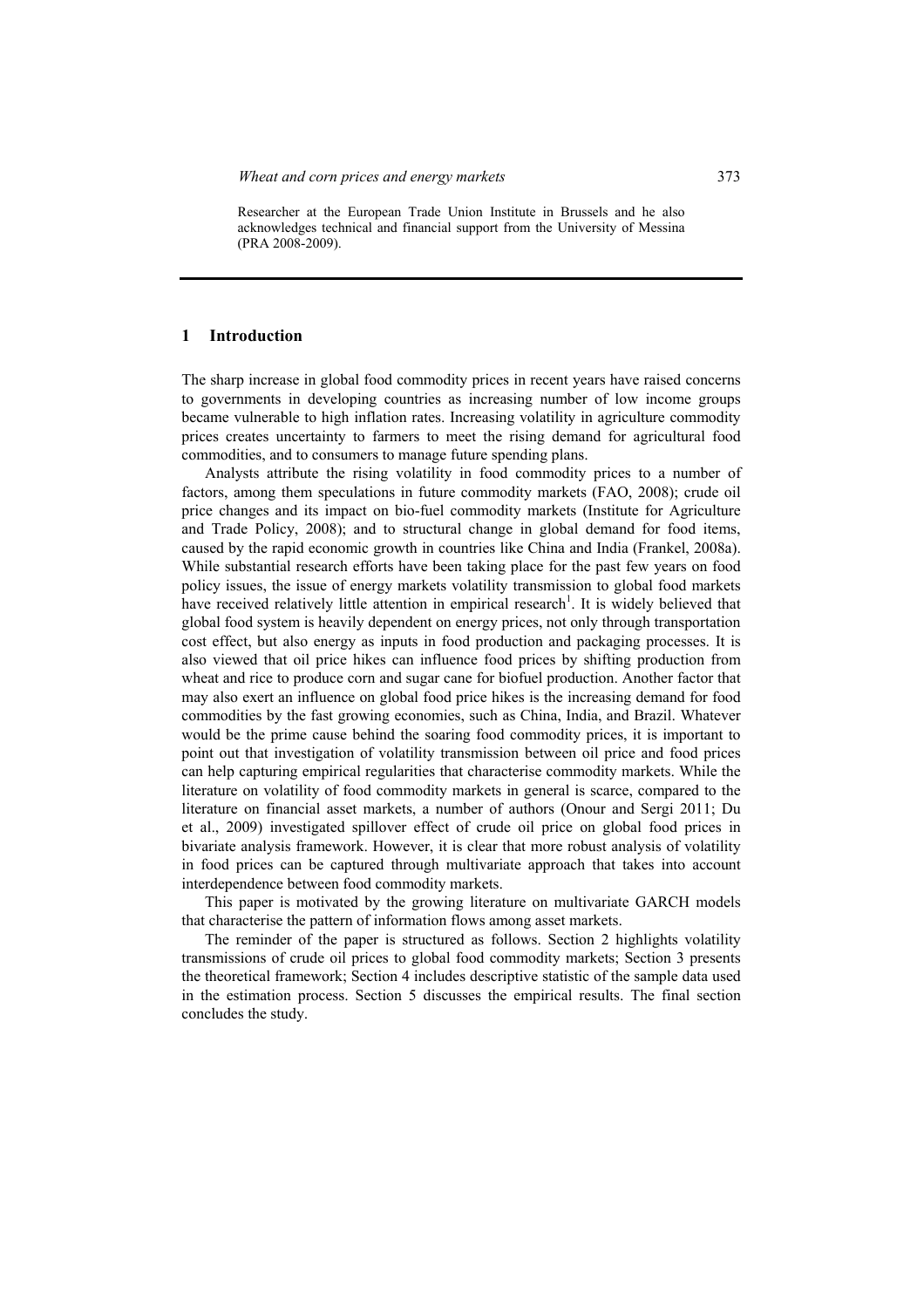## **2 Volatility in global food prices**

The soaring global food prices can best be understood in terms of structural and cyclical factors<sup>2</sup>. Unpredictability of future food prices can create problems to poor households as they become more constrained to adjust their food spending budget to rising prices, and producers fail to respond in time to the rising prices due to the seasonal time-cycle of agricultural production. Furthermore, disruptive nature of supply of food production and globally increasing demand for food commodities makes global food market thin<sup>3</sup>. Also among factors contributed towards high food prices in recent years are export ban policies adopted by a number of wheat and rice producing countries as a result of recent environmental calamities in North America, Australia, and Russia. Export bans by major food commodity exporters exacerbated price volatility as speculations in future commodity markets fuelled already volatile food commodity markets. It is strongly believed that the effects of high oil prices also aggravated already volatile and unstable food prices. The transmission effect of oil prices on global food prices, indicated in Figure 1, show that oil price effects can transmit to global food prices through multiple of routes. Oil price rise can transmit to food markets directly, in a form of shipment and transportation costs rise, or indirectly by increasing demand for cereals (corn and sugar cane) for biofuel production purposes, and also by raising the cost of fertilisers (see Figure 1).Other factors, such as monetary policies, and currency fluctuations may also contribute to global food price volatility. Low interest rates reduce the price of storage and encourage storage of real commodities [\(Frankel, 2008b\).](https://www.researchgate.net/publication/227438278_US_monetary_policy_and_commodity_prices?el=1_x_8&enrichId=rgreq-02e2c527-cd91-4c66-81cc-125ea640c621&enrichSource=Y292ZXJQYWdlOzI2NDgxMzM3OTtBUzoxOTA5MDQ2OTIyMDc2MTdAMTQyMjUyNjYzMzU0OQ==) Also the depreciation of the US dollar against other major convertible currencies can raise demand for commodities as commodities priced in dollar terms become relatively cheaper. Also there is a strong belief that speculations in future commodity markets are a major a factor behind soaring food commodity prices<sup>4</sup>.

**Figure 1** Crude oil price transmission effects

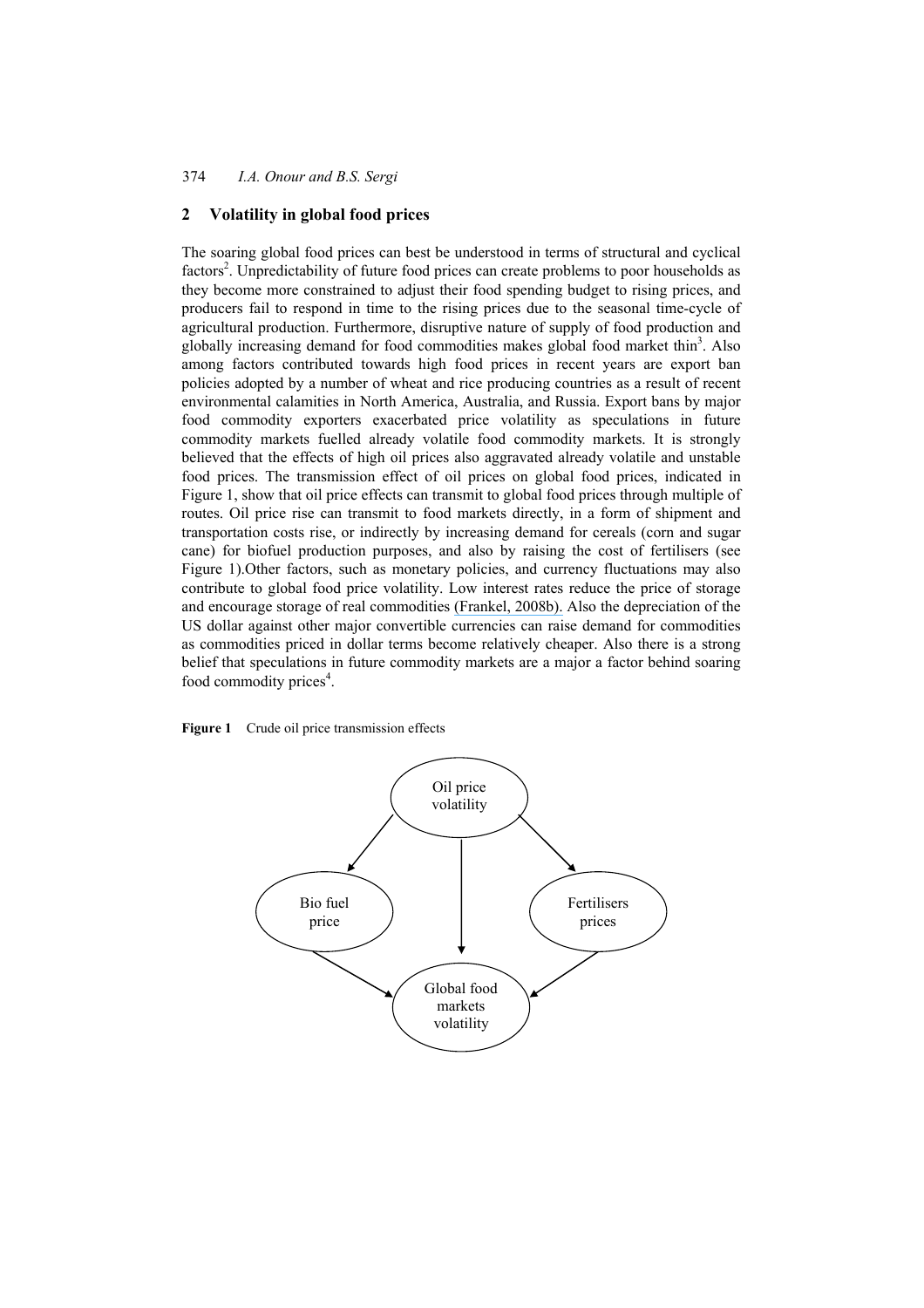#### **3 Theoretical framework**

#### *3.1 Volatility transmission*

To capture volatility in energy and food markets consider the following mean return equation:

$$
R_{it} = \mu_i + e_{it} \tag{1}
$$

where

$$
e_{t/t-1} \sim N(0, h_t)
$$

and

$$
h_{t} = \beta_0 + \sum_{i=0}^{q} \beta_i e_{t-i}^{2} + \sum_{i=1}^{p} \alpha_i h_{t-i}
$$
 (2)

where  $R_{it}$  is the return on price index *i* between time  $t - 1$  and  $t$ ,  $\mu_i$  is a long term drift coefficient, and  $e_{it}$  is the error term for the return on index  $i$ , at time  $t$ , with mean zero and conditional variance of  $h_t$ .

Conditional volatility in equation (2), depicted as GARCH process. To account for cross correlation effects of volatility we can adopt multivariate GARCH model, which is known as VECH model introduced by Bollerslev et al. (1988), stated as:

$$
Vech(H_t) = B_0 + \sum_{i=1}^{p} B_i vech(H_{t-i}) + \sum_{i=0}^{q} A_i vech(e_{t-i}e'_{t-i})
$$

The notation *vech*(.) is the vector half operator which transforms asymmetric (dxd) matrix into a vector of length  $d = (d + 1)d / 2$  by stacking the elements of the upper triangular half of the matrix, and  $H_t$  denotes the conditional variance matrix. One major problem related to *vech* specification of multivariate GARCH models is the large number of parameters included in the estimation process.

An alternative approach proposed by Engle and Kroner (1995), known as the Baba, Engle, Kraft and Kroner or BEKK representation specify the conditional variance in GARCH (*p*,*q*) as:

$$
H_{t} = \alpha \alpha' + \sum_{k=1}^{K} \sum_{i=1}^{p} \beta'_{ki} H_{t-i} \beta_{ki} + \sum_{k=1}^{K} \sum_{i=1}^{q} A'_{ki} e_{t-i} e'_{t-i} A_{ki}
$$
(3)

where the individual components of  $\alpha$ , *B* and *A*, matrices in our four commodity case are as follows:

$$
\alpha = \begin{bmatrix} \alpha_{11} & 0 & 0 & 0 \\ \alpha_{21} & \alpha_{22} & 0 & 0 \\ \alpha_{31} & \alpha_{32} & \alpha_{33} & 0 \\ \alpha_{31} & \alpha_{32} & \alpha_{33} & \alpha_{34} \end{bmatrix} B = \begin{bmatrix} b_{11} & b_{12} & b_{13} & b_{14} \\ b_{21} & b_{22} & b_{23} & b_{24} \\ b_{31} & b_{32} & b_{33} & b_{34} \\ b_{41} & b_{42} & b_{43} & b_{44} \end{bmatrix} A = \begin{bmatrix} a_{11} & a_{12} & a_{13} & a_{14} \\ a_{21} & a_{22} & a_{23} & a_{24} \\ a_{31} & a_{32} & a_{33} & a_{34} \\ a_{41} & a_{42} & a_{43} & a_{44} \end{bmatrix}
$$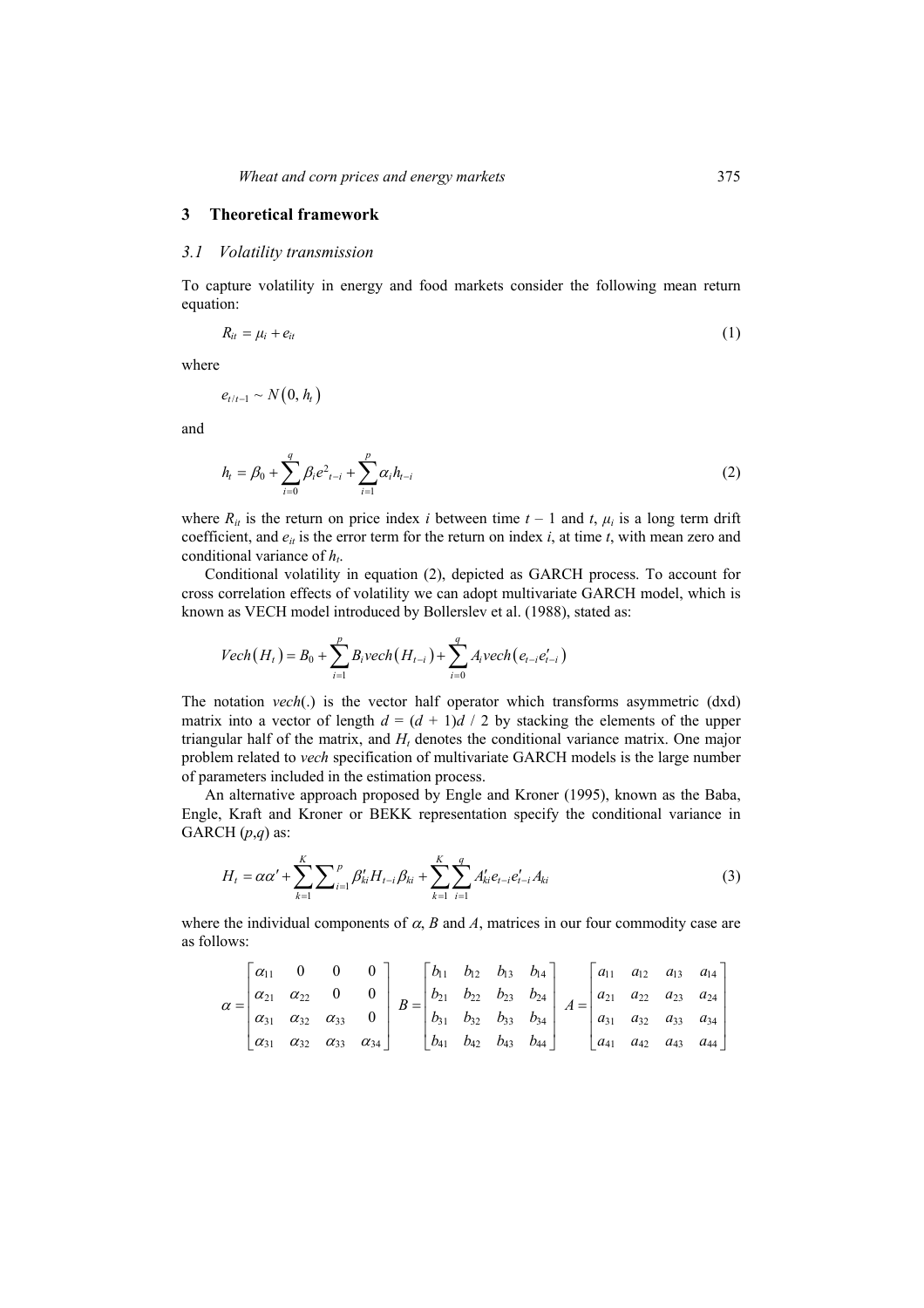The matrix *B* reflects the extent to which current levels of conditional variances are related to past conditional variances. Parameters in matrix *A* estimates the extent to which conditional variances are linked with past squared errors. The elements in A captures the impact of news on conditional volatility.

The coefficients in the variance terms in equation (3) reflect direct volatility transmission, and the coefficients of covariance terms represent indirect volatility transmission, whereas squared residuals coefficients reflect transmission of news among commodity markets.

Estimation of parameters in (3) performed maximising the log-likelihood function:

$$
L(\Omega) = -N \ln(2\pi) - (1/2) \sum_{t=1}^{N} \left( \ln |H_t| + e_t' H_t^{-1} e_t \right)
$$
\n(4)

where *N* is the number of observations and  $\Omega$  represents the parameter vector to be estimated<sup>5</sup>.

#### *3.2 Impulse response*

To assess persistence of oil price effects on global food prices in this section we show how impulse response function can be utilised using the transfer function noise model<sup>6</sup>. Letting  $x_t$  and  $y_t$  are properly transformed, input and output series so that both are stationary, the output series  $y_t$  and the input series  $x_t$  are related through the linear filter,

$$
y_t = v(B)x_t + \eta_t \tag{5}
$$

where  $v(B)$ *j*  $j^B$ *j*  $v(B) = \sum v_i B$ =∞  $=\sum_{j=-\infty}^{\infty} v_j B^j$  is referred to as the transfer function filter (Wei, 1990), and  $\eta_t$  is

the noise series of the system, that is independent of the input series  $x_t$ . The coefficients,  $v_i$ , in the transfer function model (5) are called the impulse response weights. As a function of  $j$ ,  $v_i$  is also called the impulse response function. The transfer function model is said to be stable if the sequence of impulse response weights is absolutely summable, or  $\Sigma |v_i| < \infty$ , which implies that the response of output series to a shock in the input variable dies down to its pre-shock level as time passes on. In the case of unstable system a shock to the input series leave a permanent effect on the output series. To construct impulse response weights from the transfer function noise model (5) we adopted the following procedures. Assuming that the input series  $x_t$ , follows an ARMA process:

$$
\Phi_x(B)x_t=\Theta_x(B)e_t,
$$

where

$$
\Phi_r(B) = \Phi_0 - \Phi_1 B - \Phi_2 B^2 - \dots - \Phi_r B^r
$$
  

$$
\Theta_s(B) = 1 - \Theta_1 B - \Theta_2 B^2 - \dots - \Theta_s B^s
$$

for  $B^s$  is a lag operator of order *s*, and  $e_t$  is white noise. The series  $e_t$ , is often called the prewhitened input series, so that  $e_t = \frac{\Phi_x(B)}{\Theta_x(B)} x_t$ .  $e_t = \frac{\Phi_x(B)}{\Theta_x(B)} x$ 

Applying the same prewhitened transformation to the output series  $y_t$ , we obtain a filtered output series,  $u_t = \frac{\Phi_x(B)}{\Theta_x(B)} y_t$ .  $u_t = \frac{\Phi_x(B)}{\Theta_x(B)} y_t$ . Then the transfer function model becomes: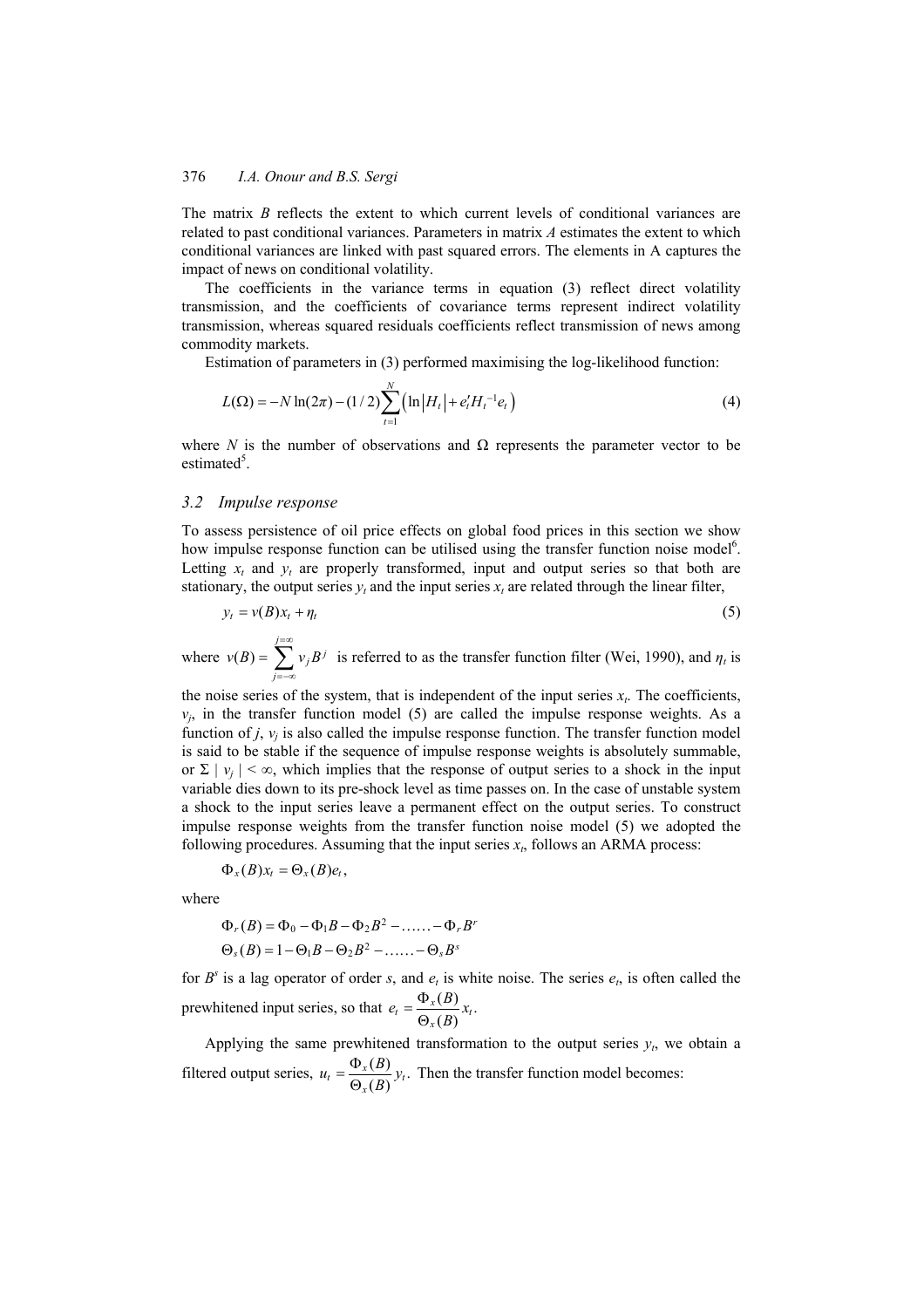$$
u_t = v(B)e_t + \varepsilon_t \tag{6}
$$

where

$$
\varepsilon_t = \Theta_x^{-1}(B)\Phi_x(B)e_t
$$

The impulse response weights,  $v_i$  in (6) can therefore be found as

$$
v_k = \frac{\sigma_u}{\sigma_e} \rho_{eu}(k),
$$

where  $\sigma_u$  and  $\sigma_e$  are respectively volatility measures of prewhitened output and input series, and  $\rho_{eu}$  is the cross correlation function. When the elements of  $v_k$  treated as a function *k*, traces out the expected response of the output to a unit shock. When the effect of impulse weights vanish over time, the effect of a shock on output is transitory. However, if the effects of the impulse response do not converge to zero the impact of the shock is permanent. As a result, if the effect of oil shock on food commodity markets is transitory the impact is expected to die out within a short period of time, however, if it is permanent the impact of the shock is expected to converge to a limit that is significantly different from zero.

#### **4 Data analysis**

Data employed in this study includes monthly data on crude oil prices (Dubai Fateh); fertilisers<sup>7</sup>; and the prices of wheat and corn, during the sample period from January 1992 to February 2011. The crude oil data (US dollars per barrel) and food commodity prices (US dollars per metric ton) collected from Index Mundi website, which extracted from the IMF, Primary Commodity Price Tables; whereas the fertilisers prices (US dollars per metric ton) extracted from World Bank Commodity Price Data<sup>8</sup>.

|                    | Wheat   | Corn    | Oil     | Fertilisers |
|--------------------|---------|---------|---------|-------------|
| Mean               | 0.025   | 1.27    | 0.43    | 1.50        |
| St. deviation      | 0.34    | 12.07   | 4.10    | 23.9        |
| <b>Skewness</b>    | 1.49    | 1.34    | 0.90    | 1.26        |
| Kurtosis           | 2.68    | 1.74    | 0.42    | 1.95        |
| Q(10)              | $876*$  | 865*    | 419*    | $747*$      |
| (p-value)          | (0.00)  | (0.00)  | (0.00)  | (0.00)      |
| $Q^2(10)$          | $704*$  | $713*$  | $369*$  | $562*$      |
| (p-value)          | (0.00)  | (0.00)  | (0.00)  | (0.00)      |
| PP unit root:      |         |         |         |             |
| Level<br>$\bullet$ | 1.86    | $10.3*$ | 2.68    | 3.1         |
| First diff<br>٠    | $43.7*$ | $83.5*$ | $24.0*$ | $82.7*$     |

**Table 1** Descriptive statistics

Note: \*Significant at 5% significance level.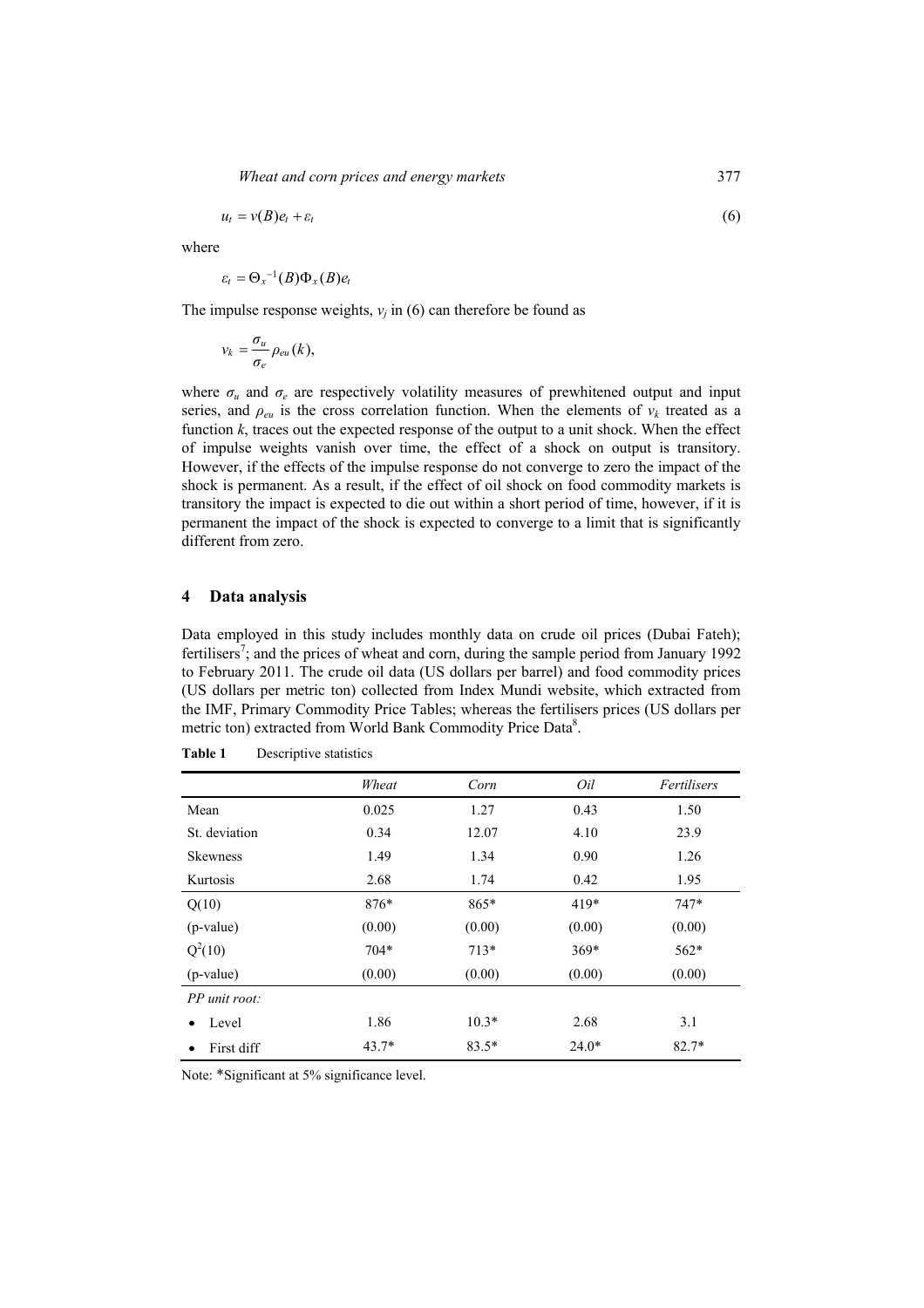Results in Table 1 indicate corn prices exhibit relatively higher average return, and higher unconditional volatility compared to wheat. The skewness and kurtosis coefficients reveal all prices (except crude oil) exhibit peakness and fat tailedness relative to a normal distribution. The high values of kurtosis statistics indicate price distribution is characterised by high peakness (fat tailedness). The positive skewness results indicate a higher probability for stock prices increase. The sample autocorrelation statistic indicated by Ljung-Box, Q (10) statistic, reject the null hypothesis of uncorrelated price for ten lags for all commodity markets. The high values for  $Q^2(10)$  test statistic suggest conditional homoskedasticity can be rejected in favour of serial interdependence of conditional volatility series. Phillips-Perron unit root test reject stationarity condition at the first difference of all prices.

Results of the sample autocorrelation function (ACF) and partial autocorrelation function (PACF), in Table 2 show the stationary input series can be modelled as AR(2). Accordingly, in the light of the ACF and PACF results, the fitted model is

 $(1 + 0.08B - 0.95B^2)x_t = e_t$ 

and the fitted output series is

 $(1 + 0.08B - 0.95B^2)y_t = u_t$ 

**Table 2** ACF and PACF

| Lags        |         |      | 2 $\frac{3}{2}$ |                 | $\frac{4}{5}$        |      | 6 7                                   |      |         |        |
|-------------|---------|------|-----------------|-----------------|----------------------|------|---------------------------------------|------|---------|--------|
| ACF         | $-0.08$ | 0.95 |                 |                 |                      |      | $-0.10$ $0.89$ $-0.11$ $0.83$ $-0.12$ | 0.80 | $-0.11$ | 0.72   |
| S.E         | 0.07    | 0.07 | $0.07$ 0.07     |                 | $0.07$ $0.07$ $0.07$ |      |                                       | 0.07 | 0.07    | 0.07   |
| <b>PACF</b> | $-0.08$ | 0.95 |                 | $-0.19$ $-0.14$ | $0.05$ $0.06$ $0.10$ |      |                                       | 0.13 | $-0.01$ | $-.05$ |
| S.E         | 0.07    | 0.07 | 0.07 0.07       |                 | 0.07                 | 0.07 | 0.07                                  | 0.07 | 0.07    | 0.07   |

Note: \*S.E stand for standard errors

#### **5 Results**

Results of multivariate GARCH model [equation (1) to equation (3)] reported in Table 3, show evidence of corn price volatility transmission to wheat price, implying significant impact of changes in demand for biofuel on wheat price volatility. Also indicated that while shocks (unexpected news) in crude oil market have significant impact on volatility in wheat and corn markets, the effect of crude oil price changes on corn and wheat prices changes is insignificant. There is also evidence that volatility in food prices is influenced by volatility in fertilisers markets. However, volatility in fertilisers markets is affected indirectly by volatility in food prices and energy prices, as both covariance terms  $(h_{24,t}$  and  $h_{34,t}$ ) are significant and positive. Fertilisers markets are also affected by shocks in energy markets and news in food prices. As expected, there is no evidence of volatility transmission from food commodity markets (wheat and corn) to crude oil market. This may reveal the influence of crude oil future markets on global food price volatility.

The impulse response analyses (Figure 2 and Figure 3) indicate shocks in oil markets have permanent effect on food commodity price changes. Also indicated that fertilisers markets influenced by own-shocks and shocks in oil markets. This evidence support the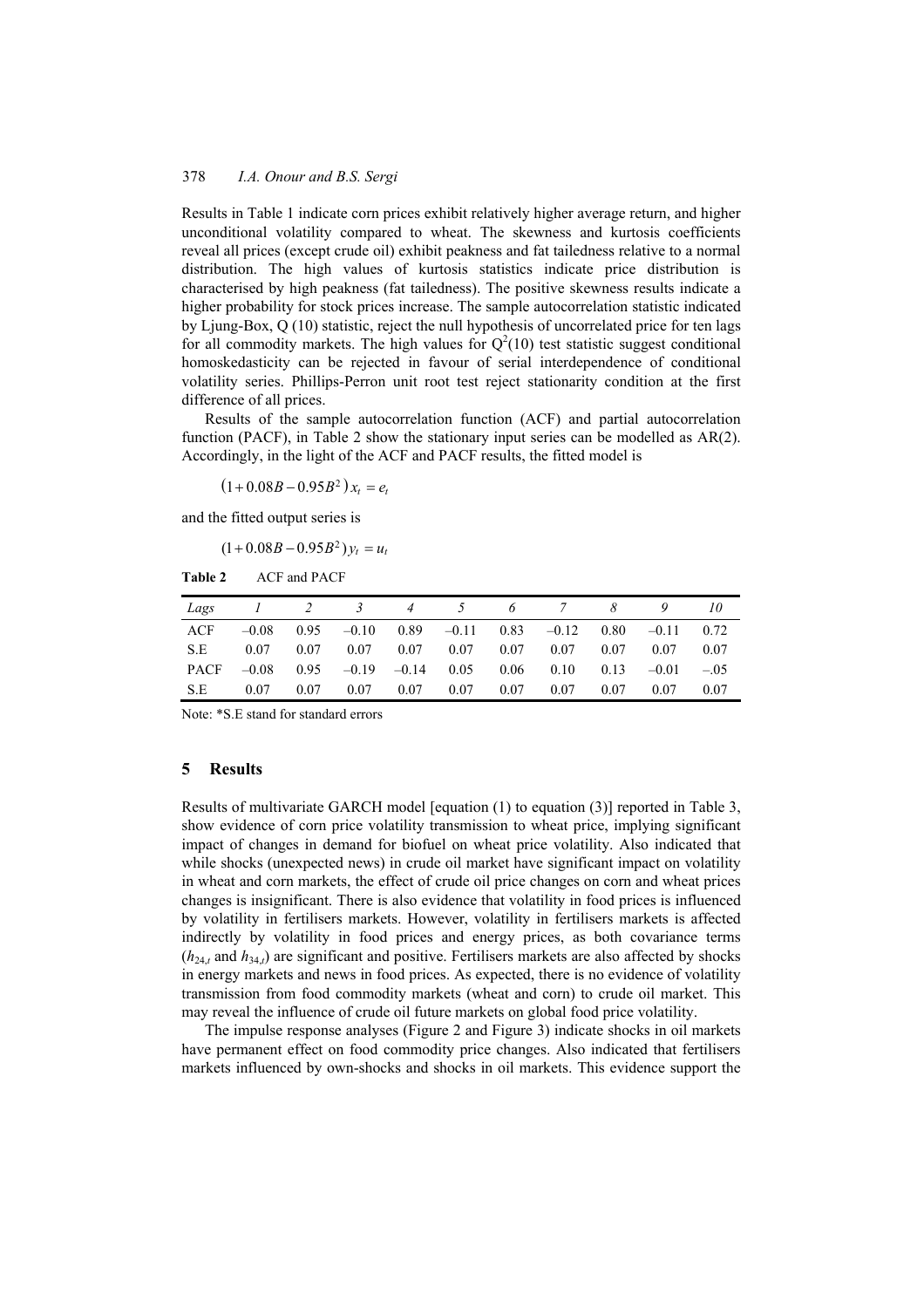view that political stability in Middle East oil producing countries may play a significant role in global food price stabilisation.

**Table 3** Volatility transmission

| Independent variables     | Fertilisers        | Wheat              | Oil                | Corn                |
|---------------------------|--------------------|--------------------|--------------------|---------------------|
|                           | $(h_{11,t+1})$     | $(h_{22,t+1})$     | $(h_{33,t+1})$     | $(h_{44,t+1})$      |
| $h_{11}$ ,t<br>p-value    | $-0.07$<br>(0.25)  | $0.36*$<br>(0.00)  | $-0.03$<br>(0.65)  | 0.05<br>(0.30)      |
|                           | $-0.01$            | $-0.03*$           | $-0.006$           | $0.032*$            |
| $h_{12}$ ,t<br>p-value    | (0.41)             | (0.01)             | (0.68)             | (0.00)              |
| $h_{13}$ ,t               | $-0.01$            | 0.05               | 0.055              | $-0.02$             |
| p-value                   | (0.91)             | (0.67)             | (0.68)             | (0.84)              |
| $h_{14}$ ,t               | $-0.01$            | 0.01               | 0.008              | 0.004               |
| p-value                   | (0.70)             | (0.56)             | (0.79)             | (0.85)              |
| $h_{22}$ ,t               | 0.77               | $-0.07$            | $-0.03$            | $0.18*$             |
| p-value                   | (0.36)             | (0.42)             | (0.73)             | (0.00)              |
| $h_{23}$ ,t               | $-0.04$            | $-0.06$            | $-0.004$           | 0.03                |
| p-value                   | (0.54)             | (0.36)             | (0.95)             | (0.49)              |
| $h_{24}$ ,t<br>p-value    | $0.002*$<br>(0.02) | $-0.001$<br>(0.64) | $-0.001$<br>(0.25) | 0.00<br>(0.98)      |
|                           |                    |                    |                    |                     |
| $h_{33}$ , t<br>p-value   | $-0.16*$<br>(0.03) | $-0.04$<br>(0.62)  | $-0.03$<br>(0.68)  | $-0.01$<br>(0.79)   |
|                           | $-0.008*$          | $-0.0001$          | 0.005              | $-0.002$            |
| $h_{34}$ , t<br>p-value   | (0.00)             | (0.98)             | (0.10)             | (0.38)              |
| $h_{44}$ ,t               | 0.12               | 0.15               | $-0.16$            | $-0.10$             |
| p-value                   | (0.22)             | (0.14)             | (0.14)             | (0.16)              |
| $e_1 t^2$                 | $-0.0001$          | 0.0002             | $-0.0001$          | $-0.0001$           |
| p-value                   | (0.71)             | (0.27)             | (0.52)             | (0.39)              |
| $e_1e_2$                  | 0.01               | $0.03*$            | 0.007              | $-0.031*$           |
| p-value                   | (0.39)             | (0.01)             | (0.64)             | (0.01)              |
| $e_{1t}e_{3t}$            | 0.02               | $-0.04$            | $-0.05$            | 0.021               |
| p-value                   | (0.89)             | (0.70)             | (0.68)             | (0.82)              |
| $e_{1t}e_{4t}$            | 0.01               | $-0.02$            | $-0.008$           | $-0.003$            |
| p-value                   | (0.72)             | (0.45)             | (0.79)             | (0.90)              |
| $e_{2,t}^2$<br>p-value    | 0.001<br>(0.36)    | 0.0002<br>(0.70)   | 0.0001             | $-0.0002$<br>(0.64) |
|                           |                    |                    | (0.87)             |                     |
| $e_{2t}e_{3t}$<br>p-value | 0.03<br>(0.62)     | 0.05<br>(0.42)     | 0.003<br>(0.96)    | $-0.035$<br>(0.48)  |
|                           | $-0.003*$          | $-0.002$           | 0.0003             | $-0.0001$           |
| $e_{2t}e_{4t}$<br>p-value | (0.03)             | (0.27)             | (0.86)             | (0.91)              |
| $e_{3,t}^{2}$             | $0.03*$            | $0.022*$           | $-0.007$           | $0.029*$            |
| p-value                   | (0.00)             | (0.00)             | (0.34)             | (0.00)              |
| $e_{3t}e_{4t}$            | $-0.003$           | 0.002              | $-0.001$           | $-0.014*$           |
| p-value                   | (0.46)             | (0.56)             | (0.73)             | (0.00)              |
| $e_{4,t}^2$               | 0.0001             | $0.002*$           | 0.0023             | $-0.001$            |
| p-value                   | (0.90)             | (0.05)             | (0.06)             | (0.22)              |

Note: \*Significant up to 5% significant levels.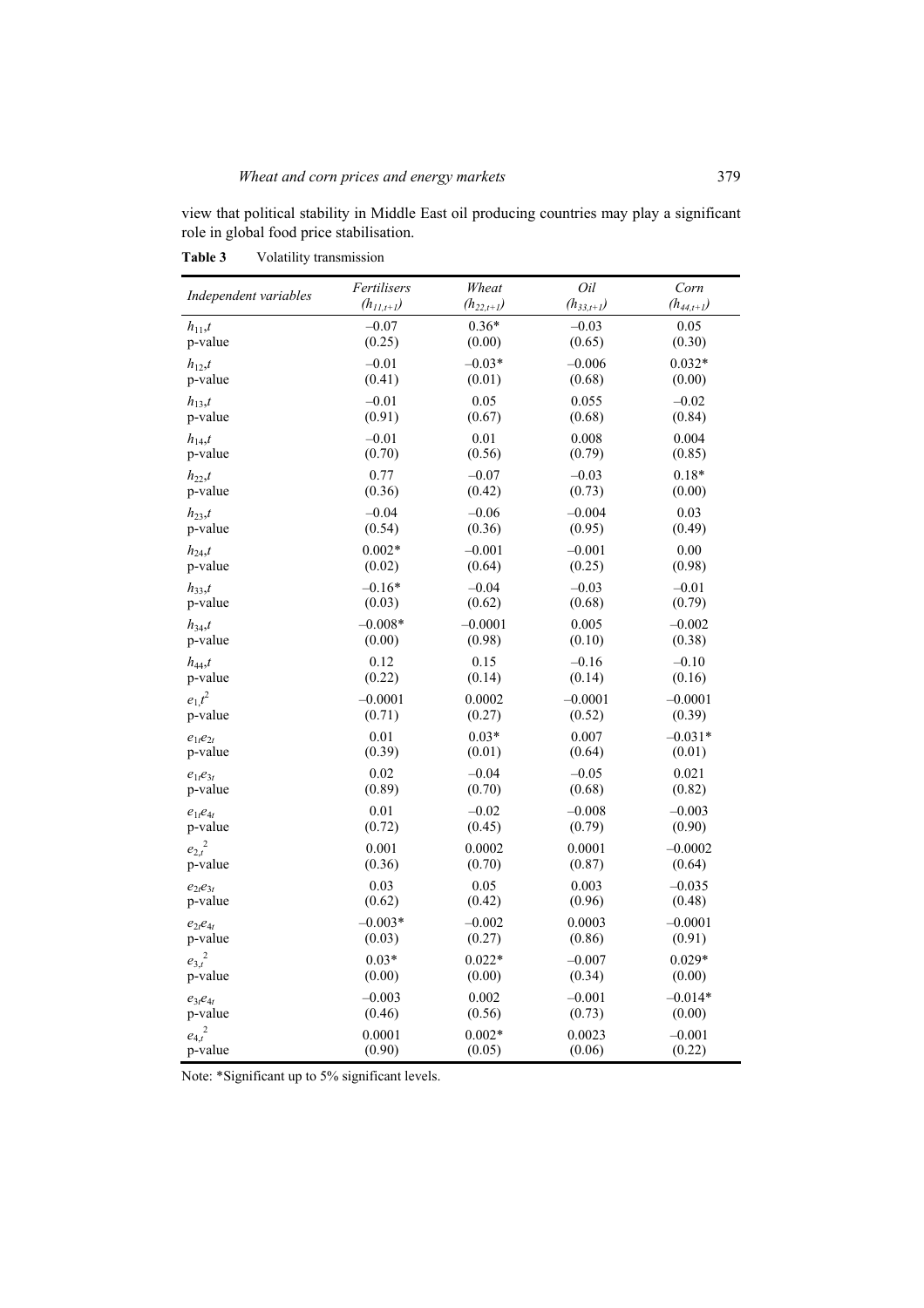380 *I.A. Onour and B.S. Sergi* 

Figure 2 Impulse response of wheat price to oil shock (see online version for colours)



**Figure 3** Impulse response of corn price to oil shock (see online version for colours)



#### **6 Concluding remarks**

This paper investigates volatility transmission between global prices of wheat and corn commodities, and crude oil and fertilisers' prices. The corn commodity is taken here to assess the impact of change in demand for biofuel on food commodity markets.

Results of multivariate GARCH model indicate volatility in corn price transmit to wheat price changes. Also indicated that while volatility in wheat and corn markets is influenced by shocks (unexpected news) in oil market, the effect of crude oil price changes on corn and wheat markets is insignificant. This result signifies the impact of speculative future crude oil markets on global food price changes. The impulse response analysis indicates shocks in oil markets have permanent effect on major food commodity (wheat and corn) price changes. Also indicated that volatility in fertilisers markets transmit to wheat and corn markets. Thus, shocks in crude oil markets have direct and indirect effects (via fertilisers markets) on food commodity markets. Also indicated that volatility in fertilisers markets is influenced by volatility in the food commodity prices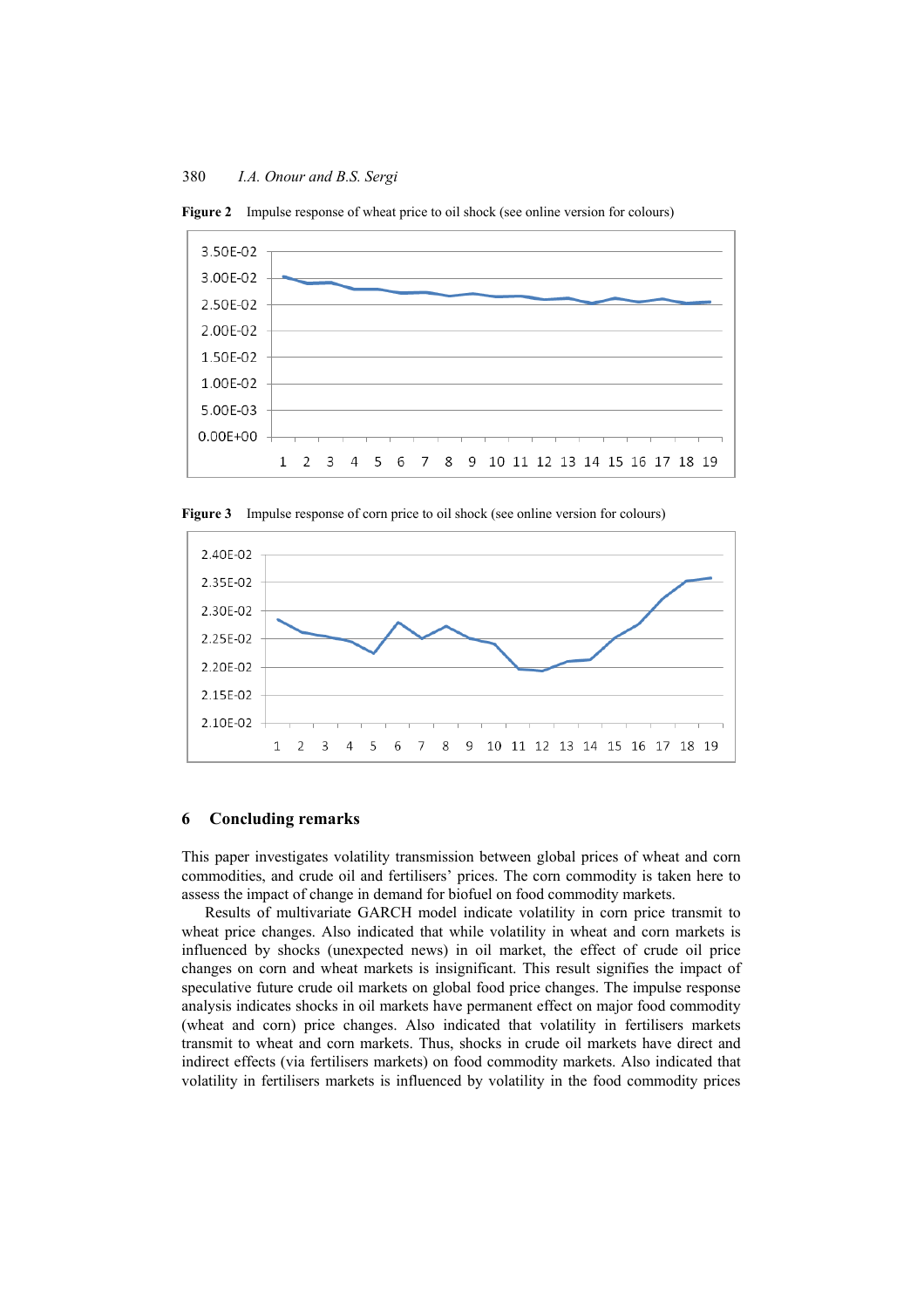and oil prices, as both covariance terms  $(h_{24,t}$  and  $h_{34,t})$  are significant and positive. Fertilisers markets are also affected by shocks in energy markets and news in food prices.

#### **References**

- Bollerslev, T., Engle, R. and Wooldridge, J. (1988) 'A capital asset pricing model with timevarying covariances', *Journal of Political Economy*, Vol. 96, No. 1, pp.116–131.
- Du, X., Cindy, L. and Dermot, J. (2009) 'Speculation and volatility spillover in the crude oil and agricultural commodity markets: a Bayesian analysis', May, Center for Agricultural and Rural Development, Iowa State University, Working Paper 09-WP 491, Iowa, USA.
- Engle, R. and Kroner, K. (1995) 'Multivariate simultaneous GARCH', *Econometric Theory*, Vol. 11, No. 1, pp.122–150.
- Food and Agricultural Organization (FAO) (2008) *Food and Agricultural Organization*, Food Outlook Report, Rome.
- Frankel, J. (2008a) 'An explanation for soaring commodity prices', *VOX*, March 25th, available at http://www.voxeu.org/index.php?q=node/1002 (accessed on April 2008).
- Frankel, J. (2008b) 'Monetary policy and commodity prices', VOX, March 29<sup>th</sup>, available at http://www.voxeu.org/index.php?q=node/1178 (accessed on April 2008).
- Institute for Agriculture and Trade Policy (IATP) (2008) *Commodity Market Speculation: The Risk to Food Security and Agriculture*, Report, Minneapolis, Minnesota.
- Onour, I. (2010) 'Global food crisis and crude oil price changes: do they share common cyclical features?', *International Journal of Economic Policy in Emerging Economies*, Vol. 3, No. 1, pp.61–70.
- Onour, I. and Sergi, B.S. (2011) 'Modeling and forecasting volatility in global food commodity prices', *Agricultural Economics*, Vol. 57, No. 3, pp.132–139.
- Wei, W. (1990) *Time Series Analysis: Univariate and Multivariate Methods*, Addison-Wesley Publishing Company, California, USA.

#### **Notes**

- 1 With exception of research papers by Du et al. (2009), Onour (2010) and Onour and Sergi (2011).
- 2 Structural factors are long-term factors that can cause permanent shifts in demand or supply, whereas cyclical factors are due to short-term temporary supply and demand shifts. Structural and cyclical forces create a system more sensitive to supply shocks and less predictable.
- 3 Thinness of markets implies only small proportion of total world production is traded in world markets. According to FAO (2008) report, only 18% of world wheat production and 6% of world rice production is exported; the rest is either consumed or stocked in a few production sources.
- 4 After the US deregulation Act of 2000, that officially ensured the deregulation of food commodity markets, for the first time it has been permitted in USA to trade in food commodities future contracts. As a result, when a farmer sign a contract to sell his future crop to a grain trader at pre-specified price, the trader on his side can sell the future contract to another speculator (e.g., hedge or pension fund) at a higher price. Since the size of these future speculative contracts is huge in size (quantity and value) the prices in speculative contracts can set any new future contracts and influence spot market prices as well.
- 5 Maximisation of the log likelihood in (4) has QMLE features.
- 6 An alternative approach is simulation, see the appendix in this study for descriptive steps of this approach.